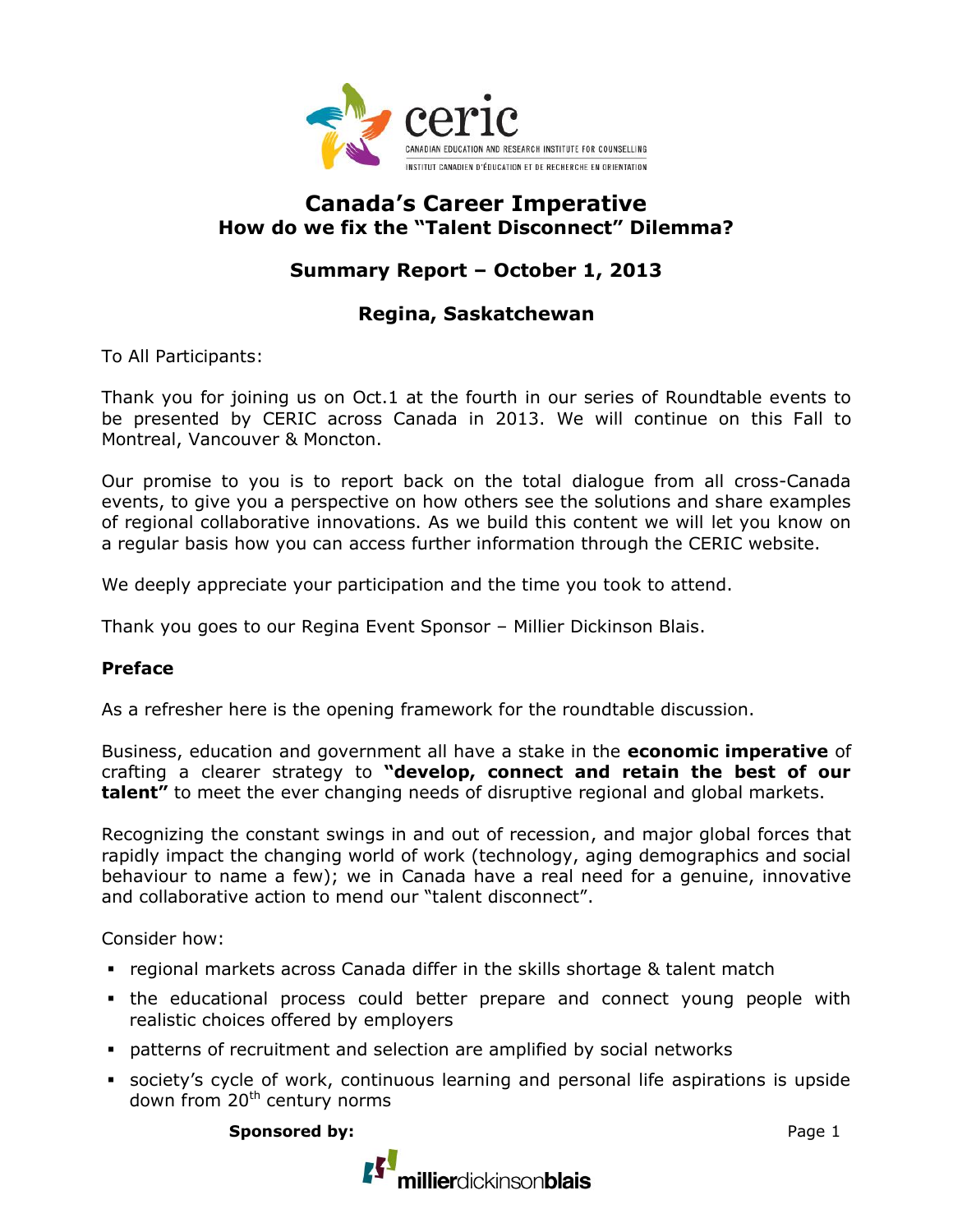

## **Canada's Career Imperative How do we fix the "Talent Disconnect" Dilemma?**

## **Changing the Talent Match Process**

If there was **one thing you would change** to make the work search & talent match system work better, what would it be?

As we have learned from all the roundtables so far, there is more than one thing that needs changing. Distilling the notes from the Regina conversation, primarily the focus was on improving the disconnects for students as they journey from education to employment.

One puzzling question that emerges from viewing the comments is - with all the career development services and information available to students, how is it that so many still don't seem to be prepared or well coached for the work search process?

Secondarily there were clear signals to employers with regards to how they could better articulate their immediate needs, alongside the reality of long-term career possibilities, while giving clarity to their value proposition. Again looking at the Regina comments another question left open is - can the disconnects be better resolved by better communication and participation from businesses; collaborating all through the education system as it prepares people for this journey?

Here are some highlights from Regina's participants regarding students & education:

- Need for 1:1 coaching/counselling with students to expose them to different potential careers in the workforce while in high school; more customized support.
- Create tools for self-reflection in the school system so every student can say this is a sector I could see myself be passionate about; then they need to identify potential opportunities through real hands-on experience.
- Develop lateral opportunities for career growth; new grads/entrants to the workforce are ambitious and want to advance, but often in smaller enterprises there isn't the opportunity to move up.
- Teach interviewing and work search skills in the high schools; help students make connections with self/life situations.
- Give students more practical experience and career information; experiential learning; build career education into curriculum.

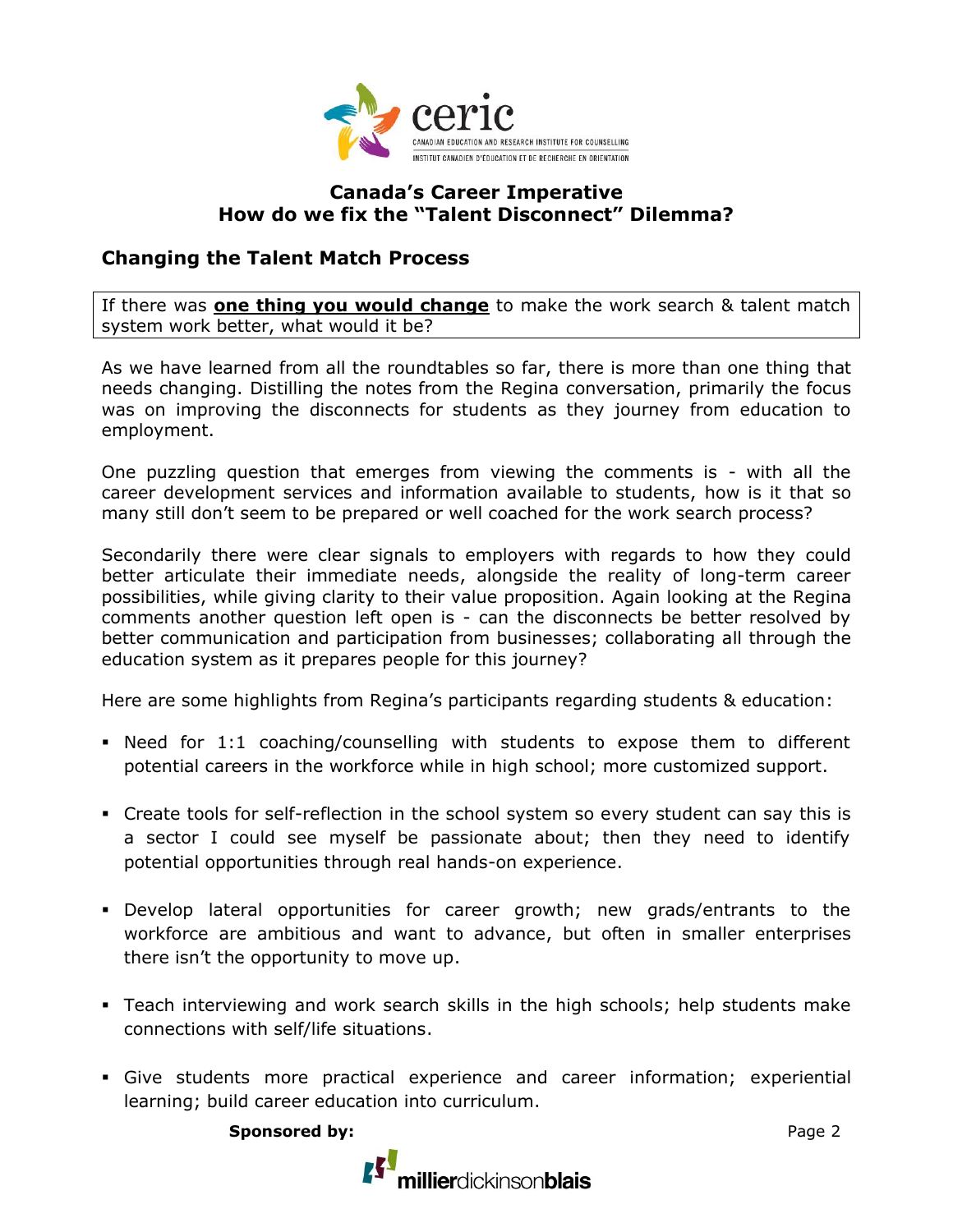

Turning to the employers and business:

- Industry / business needs to define what they need in terms of skills and make sure it's clearly articulated to the marketplace. Linking industry with education (what is needed; where is the opportunity).
- Need a better understanding between employees and employers around potential for advancement.
- Employers want to train for today not tomorrow (immediate vs. long term investment/pay off) and some are critical of universities preparing students for a job that doesn't exist.
- Some employers continue to rely on a credential for screening instead of competencies, but few employers are involved in what credential means in terms of curriculum development for a certificate or diploma. Need to encourage employers to better define competencies within their business context.
- Focus of employers should be keeping good people in the organization not necessarily in a "specific position." Help people make the best moves, facilitate their career progression as people tend to change jobs frequently (18-24 months not uncommon).
- In a market like Regina with 3.9% unemployment, employers who want skilled labour will need to develop it themselves; you won't be able to hire a journeyman painter; instead start with entry-level and develop your own journeyman. Some employers might balk about investing in these training costs and then having employees leave, but what are their other options?
- There is already a job match system out there, we just need to integrate and communicate better. Need more networking and partnerships between organizations and community service providers.

**Point of interest.** At the time of preparing this summary, there was a report issued by TD Bank (TD Economics) titled **Jobs in Canada: Where, What and For Whom?**  This might add to the scope of your thinking on this issue. Here is the link <http://www.td.com/document/PDF/economics/special/JobsInCanada.pdf>

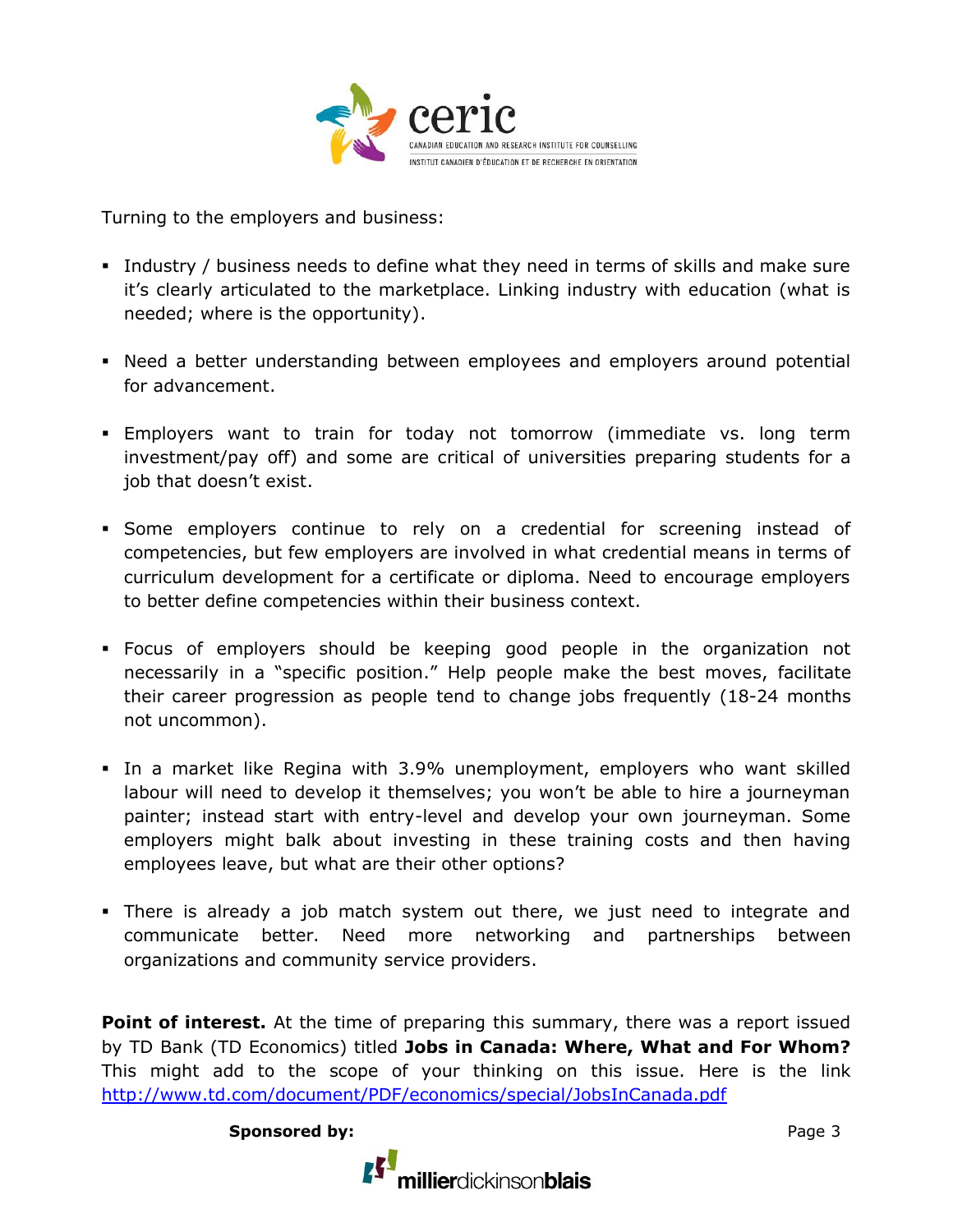

Not to neglect some other comments, here are some dedicated to areas of concern other than the student/education discussion:

- Provide a continuum of support for multi-barriered clients not just a short intervention, such as a life skills course. With most vulnerable - address need for basics: food, shelter before people look for work. Employment stats don't include those unemployed who are not looking for work, so can be misleading. There are systemic barriers from lack of a bus pass or phone or daycare, we need to stop band-aids and provide longer-term solutions; also need to address cultural barriers and provide essential life skills and work search skills.
- Large immigrant population coming into the province need info in a timely way to help them find their path quickly and they need support systems along the way.
- Need more opportunities for people to attain just the specific skills in demand; more short-term credit/accreditation options to meet pressing labour market needs.
- Do more to actively engage the Aboriginal market. Example, as a recruitment issue for the university; how can they convert students into employees? The university offers a huge range of opportunities but right now have 14% Aboriginal students but only 4% are employees.

### **Value Propostion for Career Services**

Variant language describes the "talent disconnect" dilemma. **What strong value proposition statement would you make for career development services** so that business and government would see it as our nation's investment? (50 words)

From all four roundtable groups so far - Burlington, Toronto, Calgary and Regina; the quick observation about how this question was answered, is the dilemma of langauge, soft vs. hard sell. That is the core of the problem when you ask for a business context for a field of work that is largely unknown and diverse in its application.

Considering the two audiences focused in this question - business & government, participants were asked to develop a value proposition statement for career development services for them.



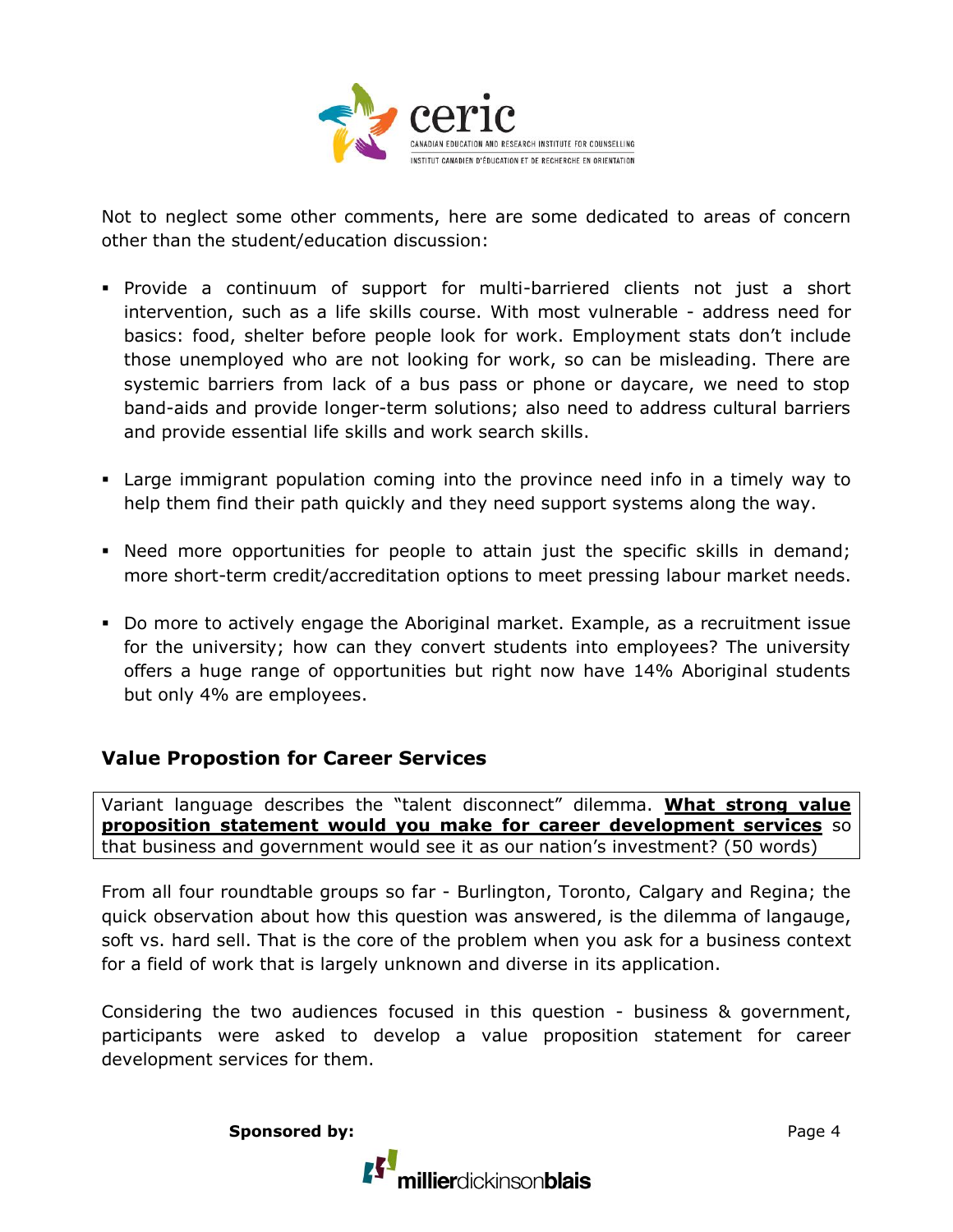

Most of the responses were more directed at the value for the individual but there were a few responses that came closer to the value proposition of career development services for business and government:

- Employer: Every employee who leaves costs you. If a person can envision a future, they'll stay. People just want an opportunity for growth; they don't necessarily want to change jobs. Career development can help you retain employees.
- Message to employers who prefer a contingent workforce: You need to invest and fertilize.
- A talented, dedicated and motivated employee = priceless.
- Career development: necessary so people are prepared to move and be resilient.
- Career development: Giving people self-awareness allows them to compete for tomorrow (We need to speak the language of competition: We pigeonhole ourselves if we pigeonhole our people.)
- We have a resource economy, but we need a resourceful economy you build an economy with people (a sophisticated economy needs to create career opportunities where people are at; people are the fuel that drives the bus).

# **Collaborative Innovations**

What are some **examples in your regional area of collaborative innovations** where business (small & large), education, community based services, trade groups and government are **developing and connecting people** with productive and rewarding career opportunities?

Thanks to all of you for this generous and diverse list of examples. By the time we finish the roundtables in the Fall you will have a comprehensive national directory!

 **Saskatchewan Institute of Applied Science and Technology (SIAST) & University of Regina** - Works with employers: work placements for all programs; University of Regina has co-ops in every faculty [http://gosiast.com/programs-and](http://gosiast.com/programs-and-courses/cooperative-education/index.aspx)[courses/cooperative-education/index.aspx](http://gosiast.com/programs-and-courses/cooperative-education/index.aspx) [http://gosiast.com/programs-and-courses/programs-by-category/basic](http://gosiast.com/programs-and-courses/programs-by-category/basic-%20%20%20%20%20%20%20education/readiness-bridging.aspx)[education/readiness-bridging.aspx](http://gosiast.com/programs-and-courses/programs-by-category/basic-%20%20%20%20%20%20%20education/readiness-bridging.aspx) &<http://www.uregina.ca/careercentre/coop/>

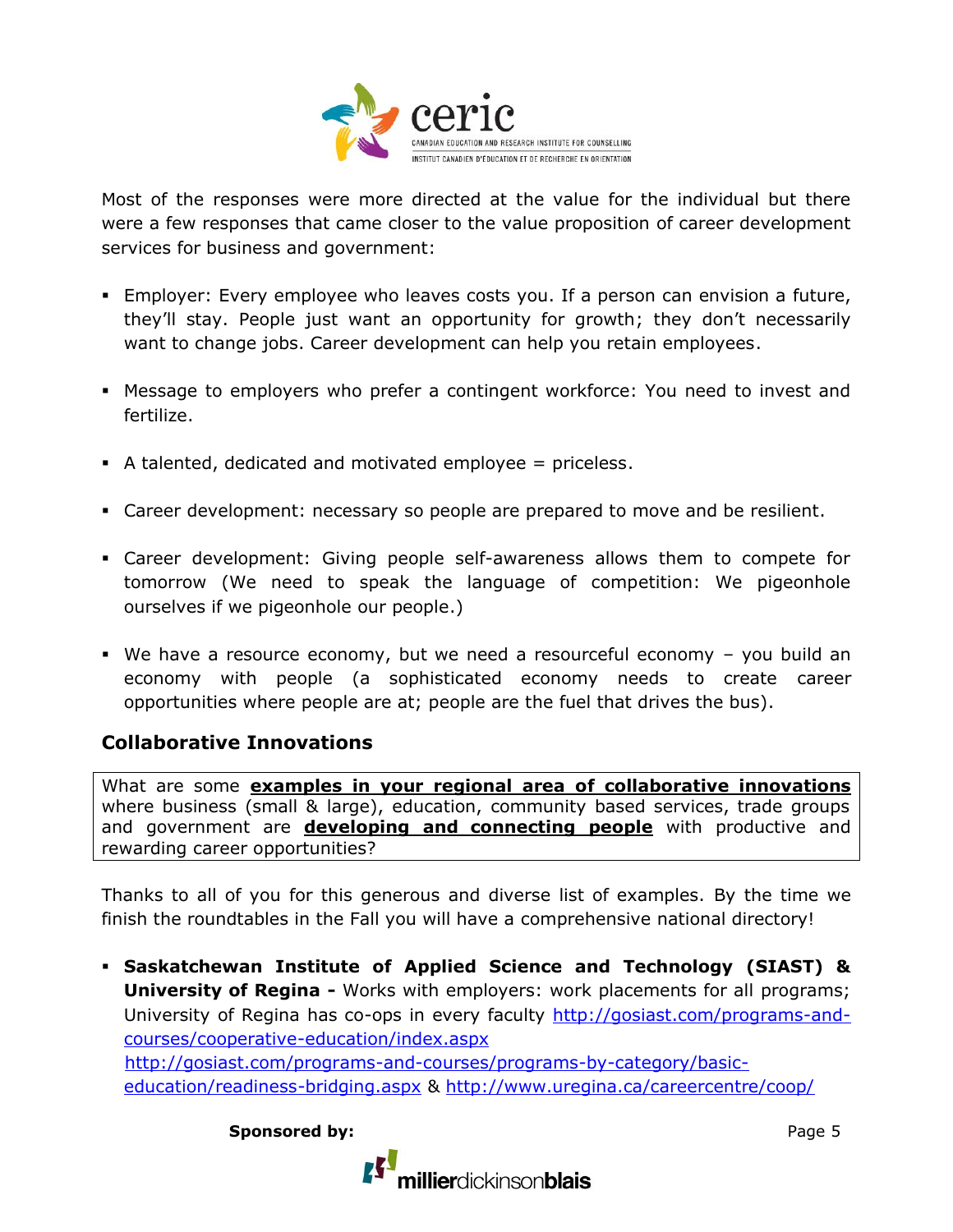

- **Regina Work Prep Centre -** Brings in local HR professionals to teach students how to do interviews<http://www.workprep.ca/>
- **University of Regina U of R Guarantee -** If students don't secure career-related employment within six months of graduation, they are eligible to come back for another year of undergraduate classes free of charge. Very innovative, getting a lot of press <http://www.uregina.ca/urguarantee/>
- **Saskatoon Trade & Skills Centre & Radius Community Centre for Education and Employment Training** - Saskatoon Trades partners with Radius to teach its students essential skills and better prepare for interviews <http://www.saskatoontradesandskills.ca/> <http://www.radiuscentre.com/>
- **Saskatoon Industry Education Council & Regina District Industry Education Council** - Industry education councils are non-profits working with schools, Aboriginal councils, community-based organizations, government agencies and employers to provide career development and exploration opportunities for youth <http://www.saskatooniec.ca/>&<http://rdiec.ca/>
- **Government of Saskatchewan Talent Teams -** integrated systems approach to economic development; ministries are part of conversations with investors (e.g. oil & gas) at the beginning. Called a "Talent Team", conversation may start about investment but shifts quickly to labour market challenges. Team brings together people from economic development, utilities, employment, apprenticeship, labour market planning and immigration. Government works with them accessing different pipelines for workers and training; can also develop customized programs <http://www.gov.sk.ca/>
- **Saskatchewan Mining Association** involved in the classroom as a means of promoting careers in mining in the province; looks at lesson plans, curriculum [http://www.saskmining.ca](http://www.saskmining.ca/)
- **Career Work Exploration (CWEX) - Prairie South School Division**. Resources for teachers, employers, students and parents on career exploration and school-towork transitions

<http://www.prairiesouth.ca/staff/career-development/cwex-general.html>